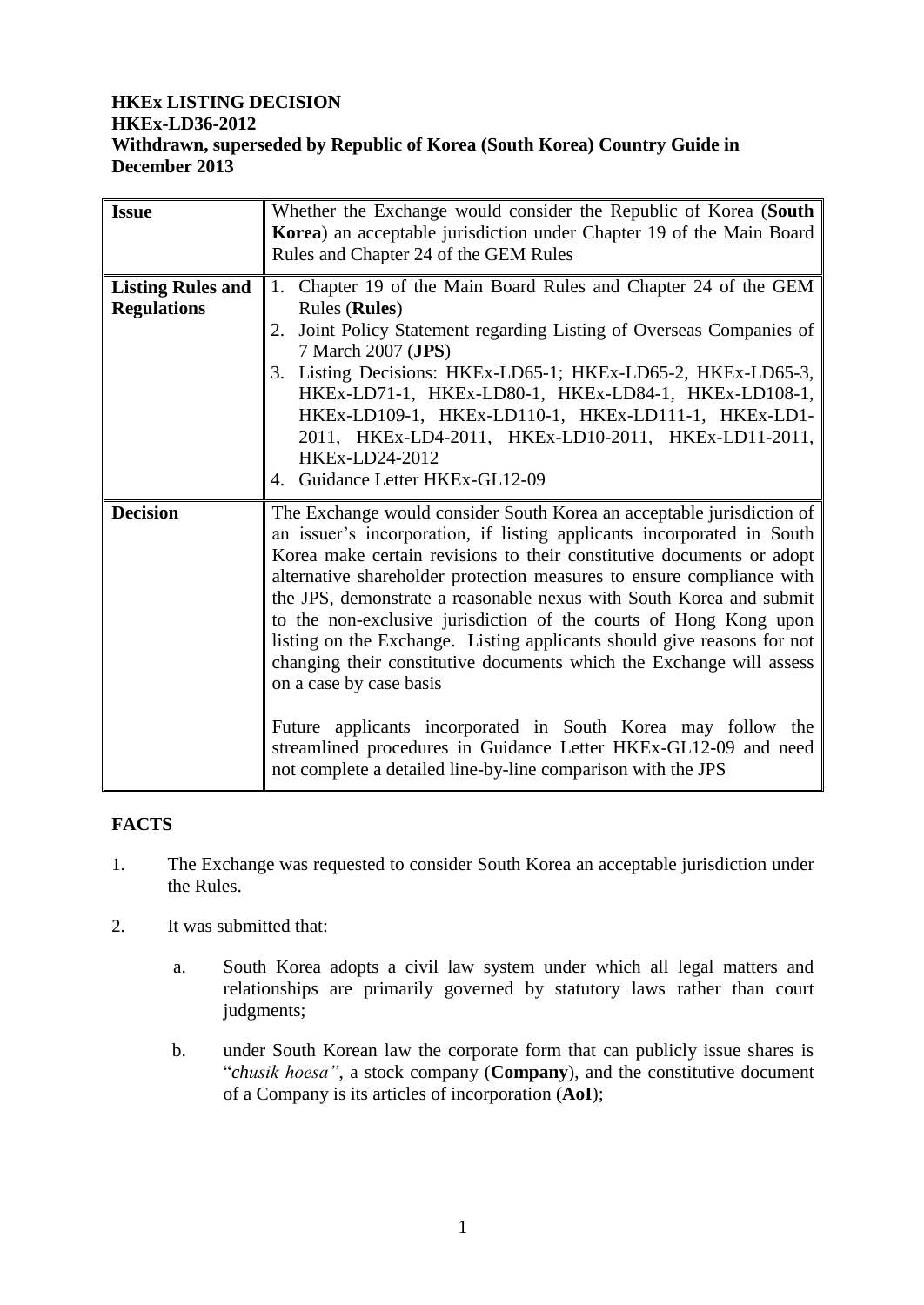- c. the Financial Services Commission (**FSC**) and the Financial Supervisory Service (**FSS**), the statutory financial and securities regulators in South Korea, are full signatories to the IOSCO Multilateral Memorandum of Understanding Concerning Consultation and Cooperation and the Exchange of Information; and
- d. a Company can maintain a share register in Hong Kong in its Hong Kong branch office or engage an "eligible transfer agent" recognised by FSC to maintain a share register in Hong Kong.
- 3. The Exchange was provided with a comparison table comparing the Hong Kong Companies Ordinance (**HKCO**) with the relevant South Korean laws and regulations based on the JPS framework.

### **APPLICABLE RULES, REGULATIONS AND PRINCIPLES**

- 4. All listing applicants must ensure that they are able to and will comply with the Main Board Rules (or the GEM Rules), the Securities and Futures Ordinance (**SFO**) and, if they apply, the Hong Kong Codes on Takeovers and Mergers and Share Repurchases (**Takeovers Codes**).
- 5. Chapter 19 of the Main Board Rules and Chapter 24 of the GEM Rules provide a general framework for overseas companies to list on the Exchange. The Exchange may refuse a listing if it is not satisfied that the overseas issuer is incorporated in a jurisdiction which offers at least equivalent standards of shareholder protection to Hong Kong.
- 6. Where the Exchange believes that the overseas issuer's jurisdiction of incorporation does not provide shareholder protection standards equivalent to those in Hong Kong, it may approve the listing of the overseas issuer if it varies its constitutive documents to provide the necessary protection (see Notes to Main Board Rules 19.05(1), 19.30(1) and GEM Rule 24.05(1)).
- 7. The JPS formalises this process by setting out a list of shareholder protection areas the Exchange takes into account.
- 8. The standards in the JPS were compared against the standards of different overseas jurisdictions in Listing Decisions HKEx-LD65-1, HKEx-LD65-2, HKEx-LD65-3, HKEx-LD71-1, HKEx-LD80-1, HKEx-LD84-1, HKEx-LD108-1, HKEx-LD109-1, HKEx-LD110-1, HKEx-LD111-1, HKEx-LD1-2011, HKEx-LD4-2011, HKEx-LD10- 2011, HKEx-LD11-2011, HKEx-LD24-2012.
- 9. Guidance Letter HKEx-GL12-09 sets out streamlined procedures for listing overseas companies (**Streamlined Procedures**). Under it, a potential applicant can benchmark the shareholder protection standards in its home jurisdiction to any one of the recognised or accepted jurisdictions, instead of benchmarking to Hong Kong, as long as it ensures that its shareholder protection standards are not lower than those indicated in the relevant Listing Decisions.

### **ANALYSIS**

10. An overseas applicant's suitability for listing does not only depend on whether its home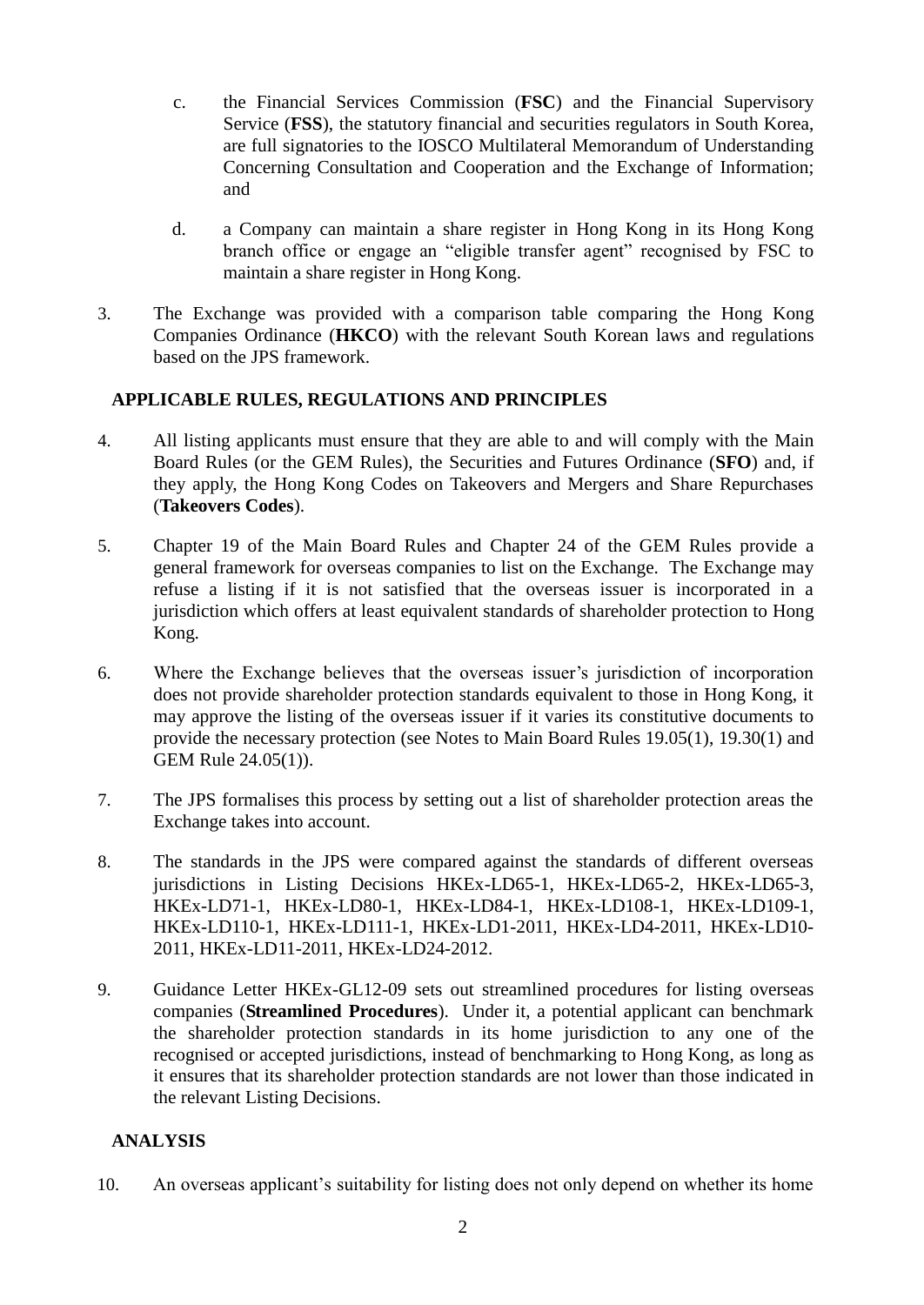jurisdiction provides comparable shareholder protection as required by the JPS, but also the overseas' applicant's ability to comply with the Main Board Rules or the GEM Rules, unless specific waivers are granted by the Exchange. In relation to shareholder protection matters set out in the JPS, an applicant may adopt any method (e.g. by amending its constitutive documents or administrative procedures) to address all shortfalls in shareholder protection identified in the relevant Listing Decisions to achieve equivalence. The Exchange does not prescribe the method used but recommends that the applicant first consider passing a shareholders' resolution amending its constitutive documents to provide for the protection expected under the JPS. The applicant must give reasons for not changing its constitutive documents and the Exchange will assess them on a case by case basis. An applicant may apply for appropriate waivers of any Main Board Rules or GEM Rules which will be considered by the Exchange on a case by case basis.

- 11. Based on the comparison table, the Exchange notes certain differences in shareholder protection between the HKCO and South Korean laws and regulations:
	- a. areas where South Korean laws and regulations are considered comparable with or even stricter than the HKCO (Items 1(c), 2(a), 2(b), 2(e), 2(f), 3(e), 4(a), 4(c) and 4(d) of the JPS); and
	- b. areas where the differences in shareholder protection standards under South Korean laws and regulations are considered acceptable even though some differences remain, or where the Exchange considers that a Company must take action to bridge the differences (Items 1(a), 1(b), 1(d), 1(e), 1(f), 2(c), 2(d), 3(a), 3(b), 3(c), 3(d) and 4(b) of the JPS) (see **Appendix**).
- 12. Where the JPS merely requires clearly stating the circumstances of a particular shareholder protection matter (e.g. Items  $1(g)$  – buy-out provisions and  $4(e)$  – provision of financial assistance for the acquisition of the Company's shares), the Company will make relevant disclosure of any regulatory differences in its listing document.

### **CONCLUSION**

- 13. The Exchange considered South Korea an acceptable jurisdiction for an issuer's incorporation on the basis that, in an actual application:
	- a. a Company must address any shareholder protection deficiency based on individual circumstances and, if a Company cannot ensure that its AoI are amended to satisfy a particular shareholder protection requirement, it should provide alternative methods of shareholder protection acceptable to the Exchange;
	- b. a Company must provide in its listing document specific disclosure against each topic by reference to its AoI, the law of South Korea or any applicable regulations, and highlight the major differences from the Hong Kong requirements and the arrangements to address them;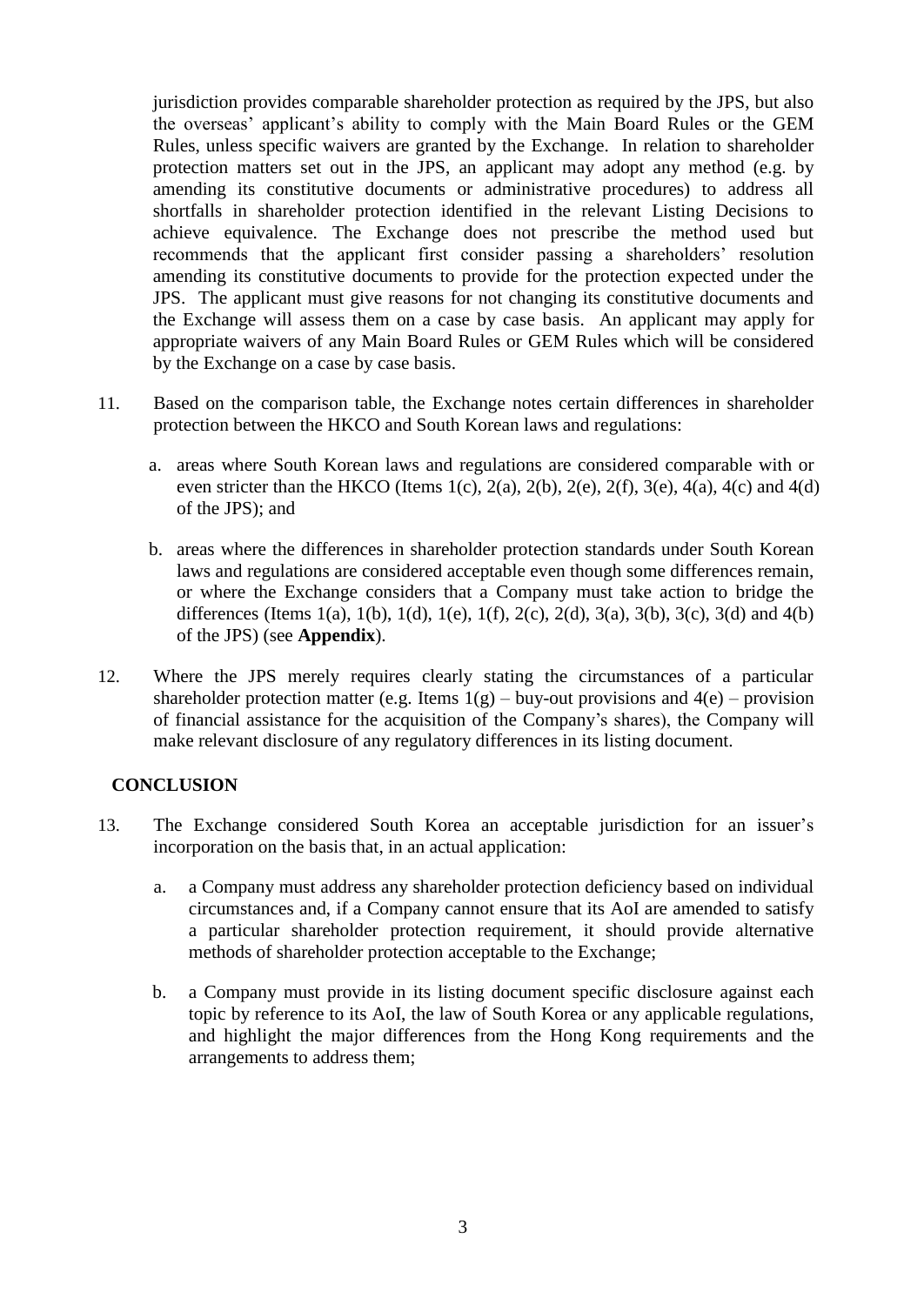- c. if there are any subsequent major changes in South Korean laws and regulations that significantly worsen shareholder protection standards in South Korea compared to those in Hong Kong, a Company must duly inform the Exchange and make announcement in accordance with the Main Board Rules or GEM Rules to enable the public to appraise the nature of the changes. The Exchange may impose conditions as it sees appropriate or reconsider South Korea as an acceptable jurisdiction of incorporation;
- d. there are no specific circumstances that render the acceptance of South Korea as an issuer's jurisdiction of incorporation inappropriate;
- e. a Company must satisfactorily demonstrate that it meets the nexus requirement of the JPS; and
- f. a Company, once its securities have been admitted to listing on the Exchange, must comply with the Main Board Rules or GEM Rules from time to time in force (except for waived provisions) and submit to the non-exclusive jurisdiction of the courts of Hong Kong.
- 14. The Exchange requires a Company to submit the following confirmations upon filing its listing application:
	- a. a sponsor's confirmation that it has considered and reviewed all material shareholder protection areas in its due diligence review under Practice Note 21 to the Main Board Rules or Practice Note 2 to the GEM Rules, and that it is independently satisfied that the protection afforded by South Korean laws to the applicant's shareholders is broadly commensurate with that in Hong Kong; and
	- b. a legal opinion and the sponsor's confirmation that the applicant's AoI do not contain provisions preventing it from complying with the Main Board Rules (or the GEM Rules), the SFO – Disclosure of Interests, and the Takeovers Codes.

#### **NOTES TO ISSUERS AND MARKET PRACTITIONERS**

**For any questions relating to this Listing Decision please feel free to contact the Listing Division.**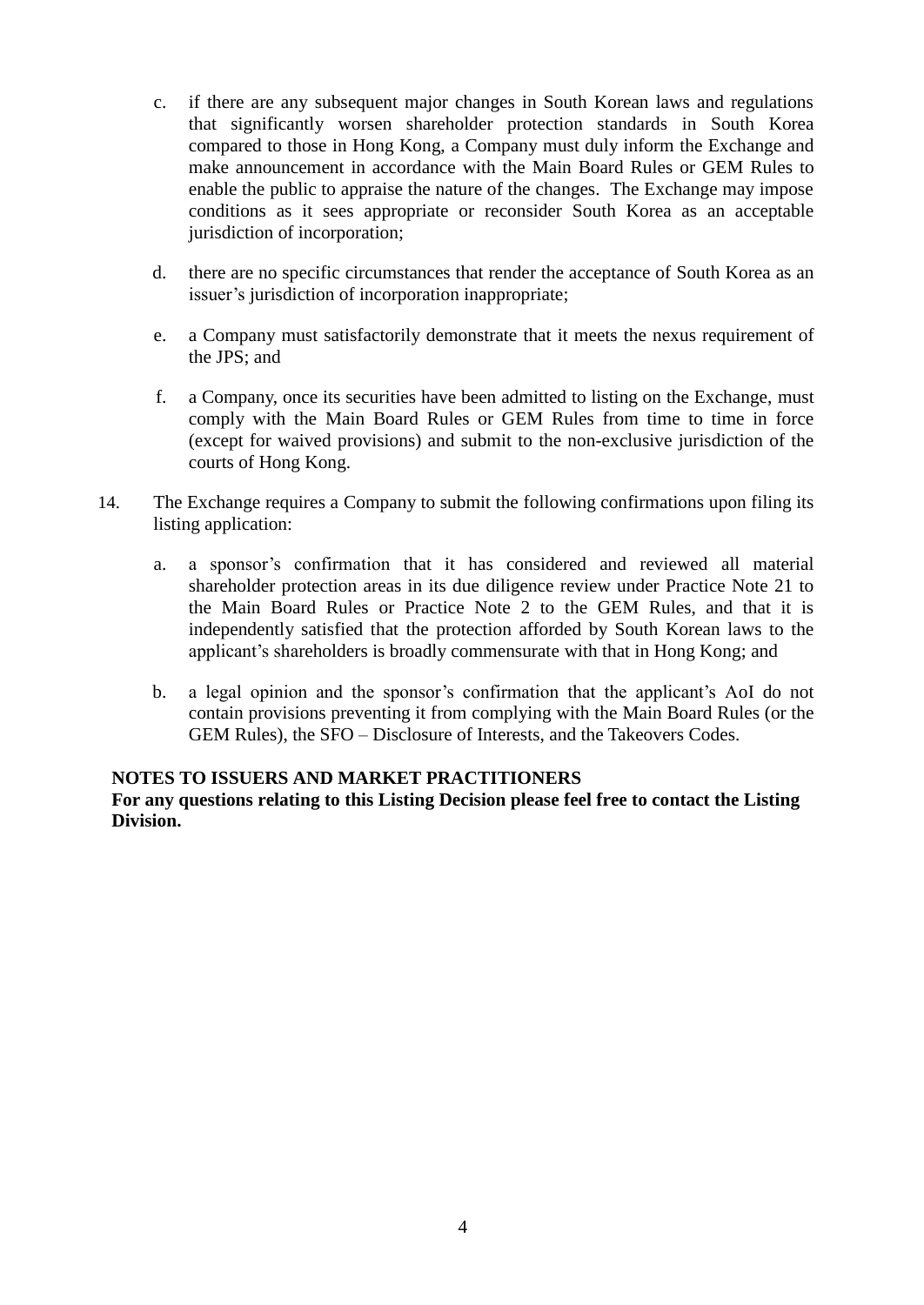# **South Korean applicants are expected to address the shareholder protection differences as follows**

| <b>Item</b>                  | <b>Shareholder protection matters</b>                                                                                                                                                                                                                                                                                                                                                                                                                                                                                                                                                                                    | <b>Exchange's observation/ Action required</b>                                                                                                                                                                                                                                                                                                                                                                           |
|------------------------------|--------------------------------------------------------------------------------------------------------------------------------------------------------------------------------------------------------------------------------------------------------------------------------------------------------------------------------------------------------------------------------------------------------------------------------------------------------------------------------------------------------------------------------------------------------------------------------------------------------------------------|--------------------------------------------------------------------------------------------------------------------------------------------------------------------------------------------------------------------------------------------------------------------------------------------------------------------------------------------------------------------------------------------------------------------------|
|                              | under HKCO and South Korean laws                                                                                                                                                                                                                                                                                                                                                                                                                                                                                                                                                                                         |                                                                                                                                                                                                                                                                                                                                                                                                                          |
| $1(a)$ ,<br>$1(b)$ ,<br>1(d) | The HKCO requirement<br>Under the HKCO, any change in the constitutive<br>documents, a variation of share class rights and a<br>voluntary winding-up must be approved by a<br>three-quarter majority of shareholders present in a<br>general meeting.<br>Under the Streamlined<br>Procedures, the Exchange regards a voting<br>threshold of two-third as acceptable although not<br>strictly equivalent.                                                                                                                                                                                                                 | Exchange's observation<br>The shareholders' voting threshold of two-<br>third of the voting shares present in the general<br>meeting with the affirmative votes also<br>representing at least one-third of the total<br>outstanding voting shares is acceptable.<br>Action required<br>None.                                                                                                                             |
|                              | South Korean requirement<br>For all these matters, South Korean laws require a<br>special resolution of the general meeting, i.e. at<br>least two-third majority of the voting shares<br>present in the general meeting, whereas the<br>affirmative votes must also represent at least one-<br>third of the total outstanding voting shares<br>(Special Resolution). In addition to the approval<br>by a Special Resolution of the general meeting,<br>any prejudicial amendment to the AoI concerning<br>a specific share class must be approved by a<br>Special Resolution of holders of this specific share<br>class. |                                                                                                                                                                                                                                                                                                                                                                                                                          |
| 1(b)                         | The HKCO requirement<br>Shareholders of a concerned class holding not less<br>than 10% of the nominal value of the issued<br>shares of that class may petition the court to<br>cancel the variation of the class rights.<br>South Korean requirement<br>No equivalent requirement.                                                                                                                                                                                                                                                                                                                                       | Exchange's observation<br>Despite the absence of a court petition right<br>South Korean laws provide shareholders with<br>alternative protection, i.e. a general right to<br>contest the resolution of a general meeting if it<br>is in violation of law or the AoI.<br><b>Action required</b><br>None. This is a legal impossibility, which is<br>compensated for by alternative protection<br>under South Korean laws. |
| 1(e)                         | The HKCO requirement<br>Appointment, removal and<br>remuneration<br>- of<br>auditors must be approved by shareholders (i.e.<br>majority vote in general meeting). Under the<br>HKCO auditors are appointed each year.<br>South Korean requirement<br>South Korean laws require approval of the<br>appointment and remuneration of auditors by the<br>majority of voting shares represented at the<br>general meeting and the affirmative votes must                                                                                                                                                                      | Exchange's observation<br>shareholders' voting threshold<br>The<br>1S<br>comparable to or, with regard to the removal<br>of auditors, even higher than that of the<br>HKCO.<br>The 3%-limit on shares held by<br>one<br>shareholder that can be used for voting on<br>auditors' appointment and the requirement of a<br>Special Resolution for auditors' removal in<br>fact give the minority shareholders more          |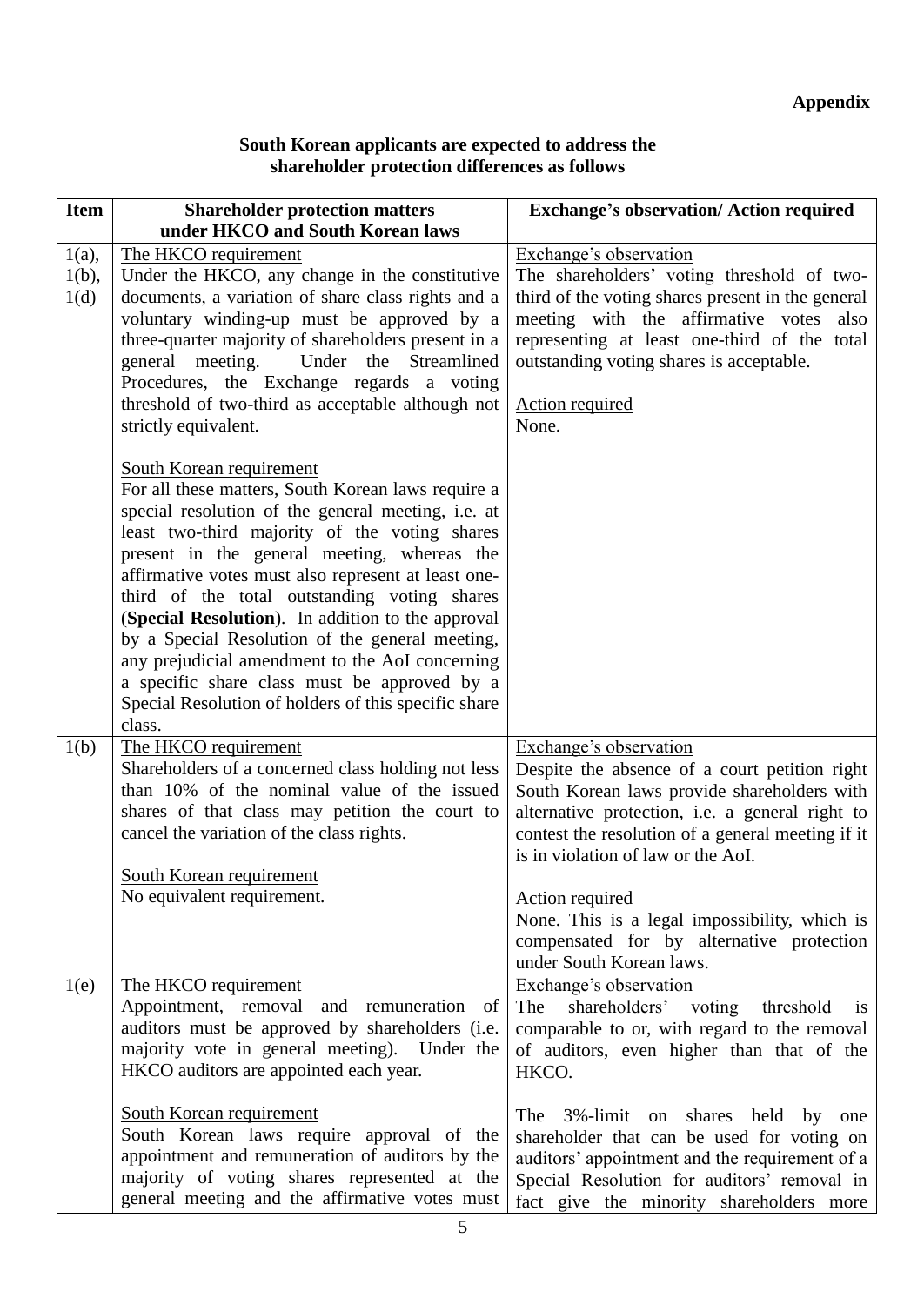| <b>Item</b> | <b>Shareholder protection matters</b><br>under HKCO and South Korean laws                                                                                                                                                                                                                                                                                                                                                                                                                                                                                                                                                                                                        | <b>Exchange's observation/ Action required</b>                                                                                                                                                                                                                                                                                                                                                                                                                                                                                               |
|-------------|----------------------------------------------------------------------------------------------------------------------------------------------------------------------------------------------------------------------------------------------------------------------------------------------------------------------------------------------------------------------------------------------------------------------------------------------------------------------------------------------------------------------------------------------------------------------------------------------------------------------------------------------------------------------------------|----------------------------------------------------------------------------------------------------------------------------------------------------------------------------------------------------------------------------------------------------------------------------------------------------------------------------------------------------------------------------------------------------------------------------------------------------------------------------------------------------------------------------------------------|
|             | also represent at least one-fourth of the total<br>voting shares then issued and outstanding<br>(Ordinary Resolution). The laws restrict the<br>exercise of the voting rights by each shareholder<br>in the election of auditors to no more than 3% of<br>the outstanding shares, although a lower ratio may<br>be provided in the AoI.<br>The term of office of an auditor expires on the<br>close of the annual general meeting convened with<br>respect to the last fiscal year within three years<br>after the auditor's appointment.<br>Removal of<br>auditors requires a Special Resolution under South<br>Korean laws, as opposed to a simple majority<br>under the HKCO. | protection as they restrict the ability of the<br>controlling shareholder to appoint or remove<br>auditors at will.<br>Although under the South Korean laws<br>auditors may generally remain in office for<br>three years, they can still be removed by a<br>Special Resolution prior to the expiration of<br>the term.<br><b>Action required</b><br>None.                                                                                                                                                                                   |
| 1(f)        | The HKCO requirement<br>The register of shareholders can be closed for<br>inspection for up to 30 days.<br><b>South Korean requirement</b><br>The register of shareholders of a Company can be<br>closed for inspection for a period up to 3 months.                                                                                                                                                                                                                                                                                                                                                                                                                             | Exchange's observation<br>The Exchange does not consider the relevant<br>South<br>Korean<br>laws<br>and<br>regulations<br>comparable.<br><b>Action required</b><br>A Company is expected to amend its AoI to<br>provide for shareholder protection comparable<br>to that under HKCO. Applicants should refer<br>to paragraph 10 of this Listing Decision.                                                                                                                                                                                    |
| 2(c)        | The HKCO requirement<br>The notice period for a meeting approving a<br>special resolution must be at least 21 days, and for<br>any other shareholders' meeting at least 14 days.<br>South Korean requirement<br>South Korean laws provide for a notice period of<br>at least 14 days for any shareholders' meeting.                                                                                                                                                                                                                                                                                                                                                              | Exchange's observation<br>The Exchange does not consider the relevant<br>South<br>Korean<br>laws<br>and<br>regulations<br>comparable.<br><b>Action required</b><br>A Company is expected to amend its AoI to<br>provide for shareholder protection comparable<br>to that under HKCO. Applicants should refer<br>to paragraph 10 of this Listing Decision.                                                                                                                                                                                    |
| 2(d)        | The HKCO requirement<br>The HKCO requires a quorum of two shareholders<br>for all general meetings, subject to the company's<br>articles of association.<br>South Korean requirement<br>South Korean laws do not impose any quorum<br>requirement in terms of a minimum number of<br>shareholders, but in terms of a minimum<br>outstanding share capital.<br>It provides that a Special Resolution must be<br>approved by at least two-third majority of the                                                                                                                                                                                                                    | Exchange's observation<br>The Exchange does not consider the difference<br>material. The HKCO quorum requirement is<br>subject to the company's articles of association<br>and is, therefore, not intended as a strict<br>requirement that must be adhered to. Although<br>South Korean laws do not impose any<br>requirement on the minimum number of<br>shareholders, they impose a quorum in terms<br>of a minimum outstanding share capital, which<br>ensures that a resolution is supported by a<br>meaningful amount of voting shares. |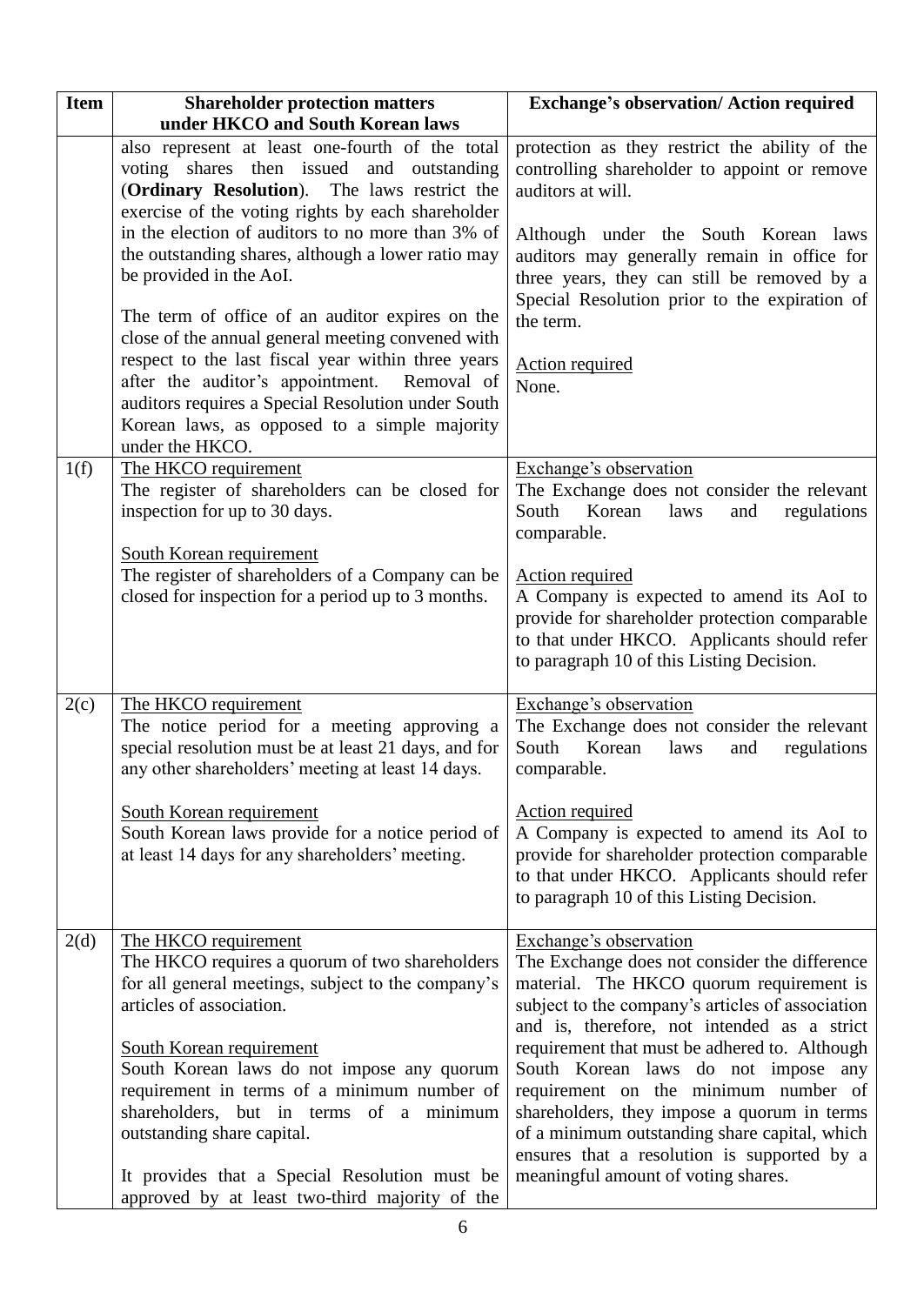| <b>Item</b> | <b>Shareholder protection matters</b><br>under HKCO and South Korean laws                                                                                                                                                                                                                                                                                                                                                                       | <b>Exchange's observation/ Action required</b>                                                                                                                                                                                                                                                                                                                                                                                                                                                                                                                                                                                                                                                                                                                                                                                                                                                                                                              |
|-------------|-------------------------------------------------------------------------------------------------------------------------------------------------------------------------------------------------------------------------------------------------------------------------------------------------------------------------------------------------------------------------------------------------------------------------------------------------|-------------------------------------------------------------------------------------------------------------------------------------------------------------------------------------------------------------------------------------------------------------------------------------------------------------------------------------------------------------------------------------------------------------------------------------------------------------------------------------------------------------------------------------------------------------------------------------------------------------------------------------------------------------------------------------------------------------------------------------------------------------------------------------------------------------------------------------------------------------------------------------------------------------------------------------------------------------|
|             | voting shares present in the general meeting,<br>whereas the affirmative votes must also represent<br>at least one-third of the total voting shares then<br>issued and outstanding. An Ordinary Resolution<br>must be approved by the majority of the voting<br>shares present in the general meeting, whereas the<br>affirmative votes must also represent at least one-<br>quarter of the total voting shares then issued and<br>outstanding. | <b>Action required</b><br>None.                                                                                                                                                                                                                                                                                                                                                                                                                                                                                                                                                                                                                                                                                                                                                                                                                                                                                                                             |
| 3(a)        | The HKCO requirement<br>Appointment of a director is required to be voted<br>on individually. Unanimous approval of members<br>required to pass a resolution permitting<br>is.<br>appointment of two or more directors by a single<br>resolution.<br><b>South Korean requirement</b><br>No equivalent requirement.                                                                                                                              | Exchange's observation<br>The Exchange does not consider the relevant<br>South<br>Korean<br>laws<br>and<br>regulations<br>comparable. In addition, Code Provision E1.1<br>of the Corporate Governance Code set out in<br>Appendix 14 to the Main Board Rules (Code<br>Provision E1.1 of the Corporate Governance<br>Code set out in Appendix 15 to the GEM<br>Rules) requires that a separate resolution<br>should be proposed for each substantially<br>separate issue (e.g. nomination of persons as<br>directors), and "bundling" of resolutions<br>should<br>be<br>avoided<br>unless<br>they<br>are<br>interdependent and linked.<br><b>Action required</b><br>A Company is expected to amend its AoI to<br>provide for shareholder protection comparable<br>to that under HKCO and to ensure that there is<br>no obstacle for it to comply with the relevant<br>Corporate Governance Codes under the Main<br>Board Rules and the GEM Rules. Applicants |
|             |                                                                                                                                                                                                                                                                                                                                                                                                                                                 | should refer to paragraph 10 of this Listing<br>Decision.                                                                                                                                                                                                                                                                                                                                                                                                                                                                                                                                                                                                                                                                                                                                                                                                                                                                                                   |
| 3(b)        | The HKCO requirement<br>Director must declare any material interest in any<br>contract with the company at the earliest board<br>meeting.<br><b>South Korean requirement</b><br>No equivalent requirement.                                                                                                                                                                                                                                      | Exchange's observation<br>The Exchange does not consider the relevant<br>South<br>Korean<br>laws<br>and<br>regulations<br>comparable. In addition, Main Board Rule<br>13.44 (GEM Rule 17.48A) requires that no<br>director should vote on any board resolution in<br>which he has a material interest nor shall he be<br>counted in the quorum.                                                                                                                                                                                                                                                                                                                                                                                                                                                                                                                                                                                                             |
|             |                                                                                                                                                                                                                                                                                                                                                                                                                                                 | <b>Action required</b><br>A Company is expected to amend its AoI to<br>provide for shareholder protection comparable<br>to that under HKCO and to ensure that there is<br>no obstacle for it to comply with Main Board<br>Rule 13.44 (GEM Rule 17.48A). Applicants<br>should refer to paragraph 10 of this Listing                                                                                                                                                                                                                                                                                                                                                                                                                                                                                                                                                                                                                                          |